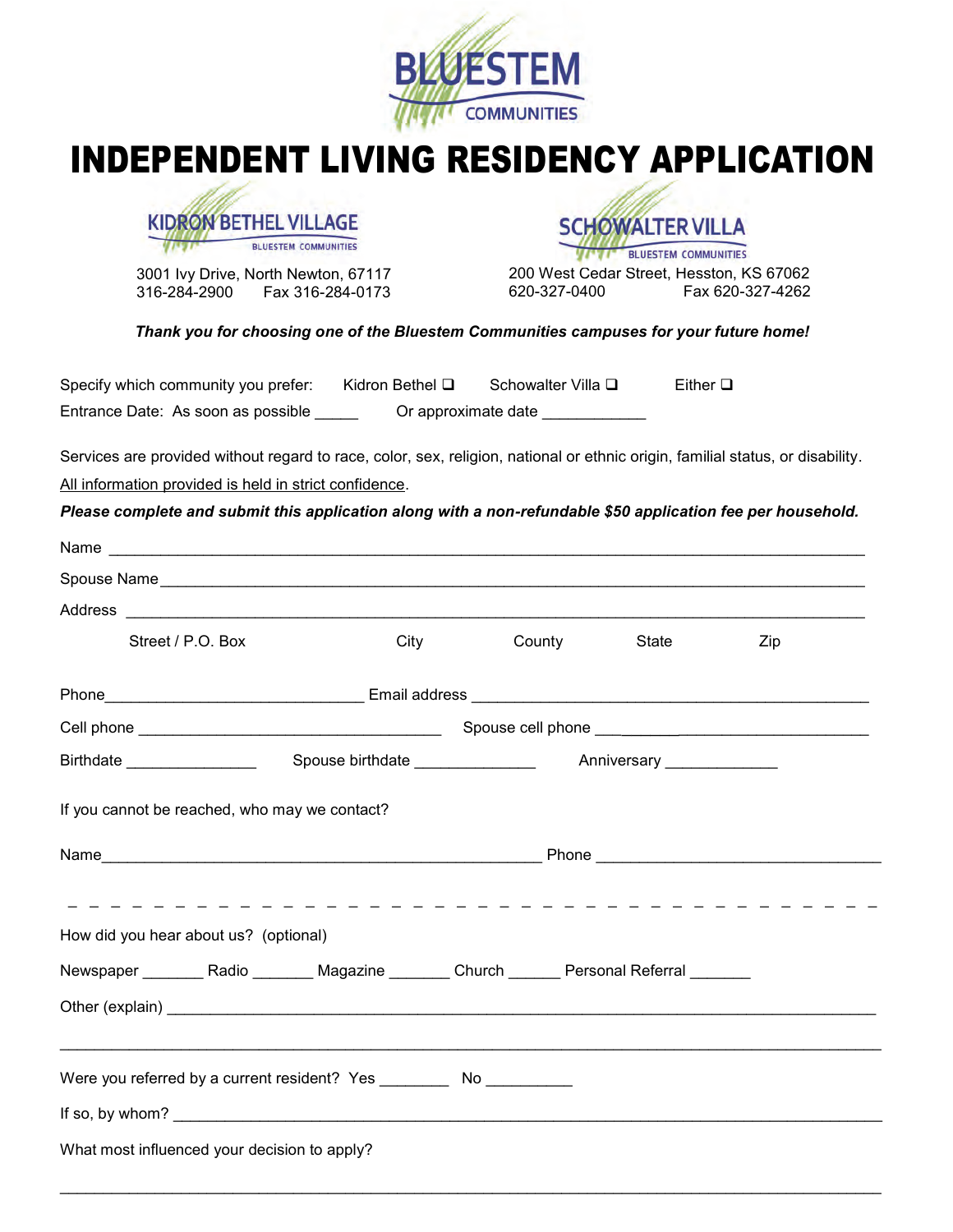# INDEPENDENT LIVING RESIDENTIAL OPTIONS

What type of housing? *Please indicate preference 1, 2, 3 below.*

Prices vary. See information packets for details.



### **CAMPUS LOCATED IN NORTH NEWTON**

| <b>Campus Woods Estates addition, all with double garages</b><br>2-bedroom, 2-bath                                                                                                                                                    |                                                                     | 2-bedroom, 2-bath with bonus room and/or sunroom                           |  |
|---------------------------------------------------------------------------------------------------------------------------------------------------------------------------------------------------------------------------------------|---------------------------------------------------------------------|----------------------------------------------------------------------------|--|
| Townhomes, all with single garages<br>_______ 2-bedroom, 1-bath<br>2-bedroom, 2-bath w/ basement<br>2-bedroom, 2-bath with expanded living room, sunroom, and/or den                                                                  | 2-bedroom, 2-bath                                                   |                                                                            |  |
| <b>Apartments</b><br>400 Building Apartments with carports: 2-bedroom, 2-bath                                                                                                                                                         |                                                                     |                                                                            |  |
| Village Heights Apartments (carports w/storage units for rent, when available):<br>1-bedroom<br>________ 2-bedroom, 1-bath<br>2-bedroom, 2-bath<br>3-bedroom, 2-bath (only 2)<br><b>SCHOWALTER VILLA</b>                              |                                                                     |                                                                            |  |
|                                                                                                                                                                                                                                       | <b>TI' BLUESTEM COMMUNITIES</b><br><b>CAMPUS LOCATED IN HESSTON</b> |                                                                            |  |
| <b>ARBOR VISTA</b><br>1-Bedroom<br>Ash (Duplex)<br>Birch (Sixplex inerior)<br>N/A<br>Cypress (Sixplex end)<br>N/A                                                                                                                     | 2-Bedroom                                                           | <b>Prairie Lakes</b><br>Primrose<br>Little Bluestem<br><b>Big Bluestem</b> |  |
| <b>Note:</b> All Arbor Vista homes have attached single carports.                                                                                                                                                                     |                                                                     |                                                                            |  |
| <b>LAKE VISTA</b><br>2-Bedroom<br>Auburn (Duplex)<br>Belmont (Duplex)<br>Cottonwood (Fourplex)                                                                                                                                        | 3-Bedroom<br>N/A                                                    | 2-Car Garage<br>N/A                                                        |  |
| Note: All Lake Vista homes have single-car garages; however, a limited number of homes have<br>double-car garages. Please indicate if a double-car garage is a factor in the selection of your home.                                  |                                                                     |                                                                            |  |
| <b>LAKESIDE VILLAGE WITH INCLUSIVE SERVICES</b><br>2-bedroom, 2-bath suite<br>2-bedroom, 1-bath suite<br>1-bedroom, 1-bath suite<br>Note: Lakeside Village attached garages are available on a first-come basis to Lakeside residents | South View                                                          | Lakeside View<br>N/A                                                       |  |

 $\mathcal{L}_\mathcal{L} = \{ \mathcal{L}_\mathcal{L} = \{ \mathcal{L}_\mathcal{L} = \{ \mathcal{L}_\mathcal{L} = \{ \mathcal{L}_\mathcal{L} = \{ \mathcal{L}_\mathcal{L} = \{ \mathcal{L}_\mathcal{L} = \{ \mathcal{L}_\mathcal{L} = \{ \mathcal{L}_\mathcal{L} = \{ \mathcal{L}_\mathcal{L} = \{ \mathcal{L}_\mathcal{L} = \{ \mathcal{L}_\mathcal{L} = \{ \mathcal{L}_\mathcal{L} = \{ \mathcal{L}_\mathcal{L} = \{ \mathcal{L}_\mathcal{$ 

for an additional fee. Lake view is an additional \$5,000 non-refundable fee.

| <b>Additional notes or comments:</b> |  |
|--------------------------------------|--|
|                                      |  |